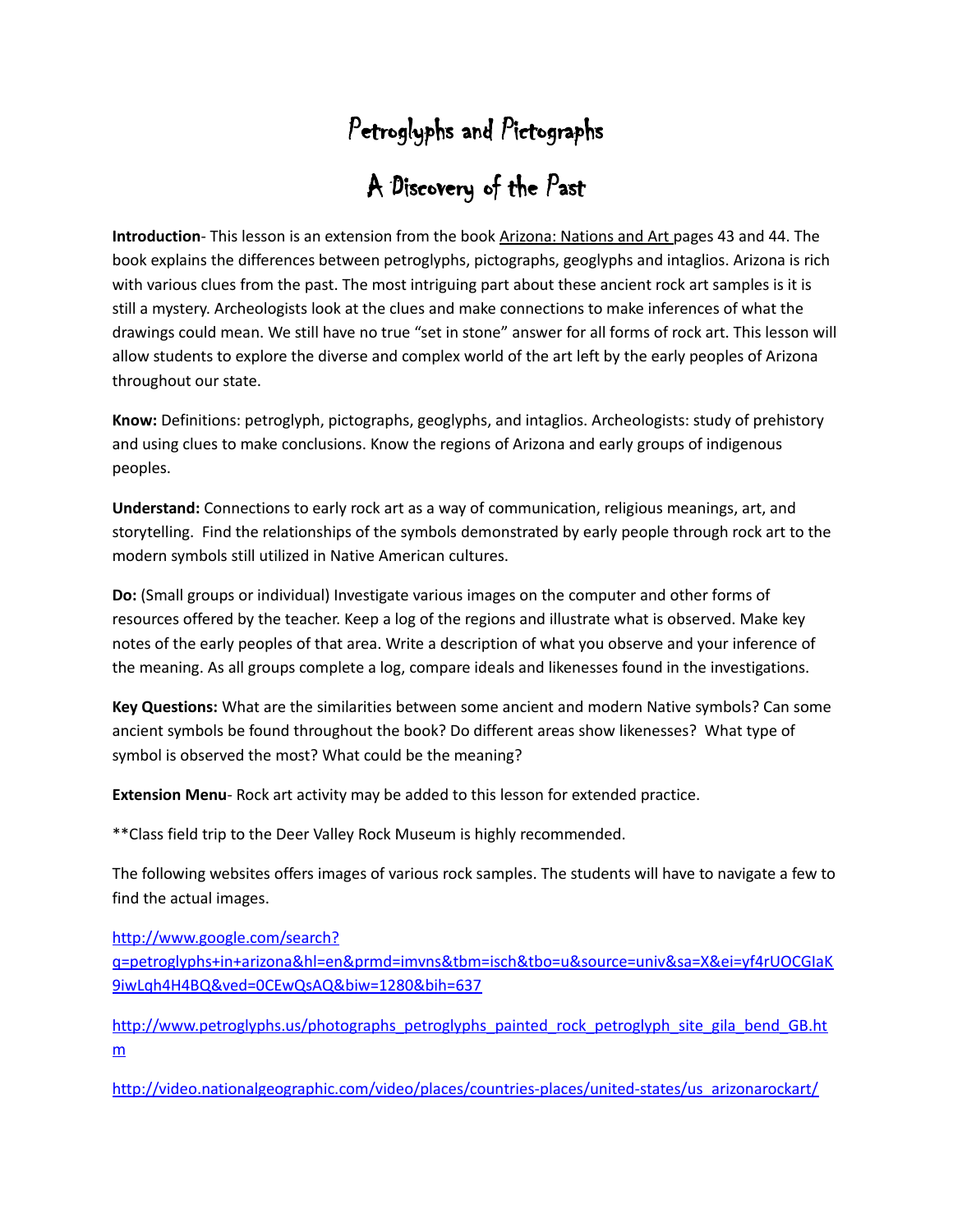<http://www.exploring-arizona.com/exploring-arizona-a-fresh-look/attractions/petroglyphs/>

## Pictures of the Past

# Information Log

| Picture | Location | <b>Possible Meaning</b> |
|---------|----------|-------------------------|
|         |          |                         |
|         |          |                         |
|         |          |                         |
|         |          |                         |
|         |          |                         |
|         |          |                         |
|         |          |                         |
|         |          |                         |
|         |          |                         |
|         |          |                         |